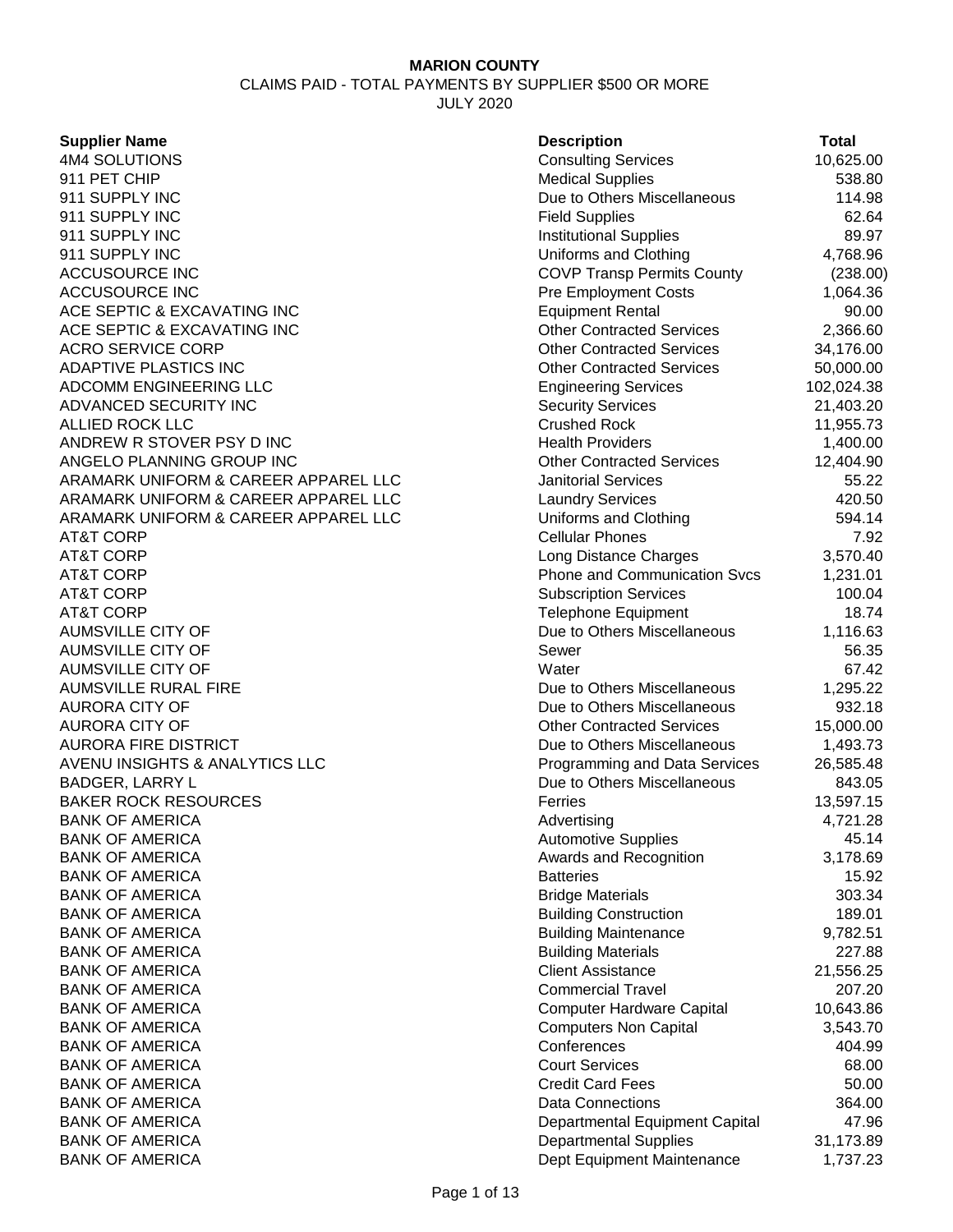CLAIMS PAID - TOTAL PAYMENTS BY SUPPLIER \$500 OR MORE JULY 2020

# **Supplier Name**

| <b>Supplier Name</b>   | <b>Description</b>                  | <b>Total</b> |
|------------------------|-------------------------------------|--------------|
| <b>BANK OF AMERICA</b> | <b>Device Licenses</b>              | 1,513.00     |
| <b>BANK OF AMERICA</b> | Drugs                               | 1,810.05     |
| <b>BANK OF AMERICA</b> | Due to Others Miscellaneous         | 20.00        |
| <b>BANK OF AMERICA</b> | Dues and Memberships                | 6,420.53     |
| <b>BANK OF AMERICA</b> | <b>Educational Supplies</b>         | 2,482.68     |
| <b>BANK OF AMERICA</b> | <b>Electrical Supplies</b>          | 3,017.79     |
| <b>BANK OF AMERICA</b> | Fair Open Class                     | 462.21       |
| <b>BANK OF AMERICA</b> | Ferries                             | 826.00       |
| <b>BANK OF AMERICA</b> | <b>Field Supplies</b>               | 15,304.31    |
| <b>BANK OF AMERICA</b> | <b>First Aid Supplies</b>           | 119.96       |
| <b>BANK OF AMERICA</b> | <b>Food Supplies</b>                | 3,193.58     |
| <b>BANK OF AMERICA</b> | Garbage Disposal and Recycling      | 65.55        |
| <b>BANK OF AMERICA</b> | <b>Grounds Maintenance</b>          | 420.61       |
| <b>BANK OF AMERICA</b> | <b>Housing Subsidies</b>            | 1,150.42     |
| <b>BANK OF AMERICA</b> | <b>Institutional Supplies</b>       | 6,722.81     |
| <b>BANK OF AMERICA</b> | Inventories                         | 6,895.40     |
| <b>BANK OF AMERICA</b> |                                     | 845.29       |
|                        | <b>Janitorial Supplies</b>          |              |
| <b>BANK OF AMERICA</b> | <b>Laboratory Services</b>          | 33.00        |
| <b>BANK OF AMERICA</b> | Lodging                             | 1,440.86     |
| <b>BANK OF AMERICA</b> | <b>Mail Services</b>                | 254.00       |
| <b>BANK OF AMERICA</b> | Meals                               | 1,894.96     |
| <b>BANK OF AMERICA</b> | <b>Medical Services</b>             | 14.99        |
| <b>BANK OF AMERICA</b> | <b>Medical Supplies</b>             | 834.78       |
| <b>BANK OF AMERICA</b> | Meetings                            | 1,597.87     |
| <b>BANK OF AMERICA</b> | Miscellaneous Expense               | 65,268.11    |
| <b>BANK OF AMERICA</b> | <b>Notary Bonds</b>                 | 40.00        |
| <b>BANK OF AMERICA</b> | <b>Office Supplies</b>              | 45,652.97    |
| <b>BANK OF AMERICA</b> | <b>Other Contracted Services</b>    | 150.00       |
| <b>BANK OF AMERICA</b> | Park Maintenance                    | 167.23       |
| <b>BANK OF AMERICA</b> | Parking                             | 1.50         |
| <b>BANK OF AMERICA</b> | Parts                               | 2,283.57     |
| <b>BANK OF AMERICA</b> | Permits                             | 325.00       |
| <b>BANK OF AMERICA</b> | <b>Phone and Communication Svcs</b> | 2,820.08     |
| <b>BANK OF AMERICA</b> | Postage                             | 3,721.45     |
| <b>BANK OF AMERICA</b> | <b>Printing Services</b>            | 71.95        |
| <b>BANK OF AMERICA</b> | Professional Licenses               | 574.00       |
| <b>BANK OF AMERICA</b> | <b>Property Cleanup Services</b>    | 134.34       |
| <b>BANK OF AMERICA</b> | Publications                        | 2,055.65     |
| <b>BANK OF AMERICA</b> | Remodels and Site Improvements      | 305.69       |
| <b>BANK OF AMERICA</b> | <b>Safety Clothing</b>              | 3,637.65     |
| <b>BANK OF AMERICA</b> | <b>Safety Equipment</b>             | 1,646.64     |
| <b>BANK OF AMERICA</b> | <b>Sign Materials</b>               | 1,441.98     |
| <b>BANK OF AMERICA</b> | <b>Small Departmental Equipment</b> | 10,189.07    |
| <b>BANK OF AMERICA</b> | <b>Small Office Equipment</b>       | 17,304.79    |
| <b>BANK OF AMERICA</b> | <b>Small Tools</b>                  | 2,518.97     |
| <b>BANK OF AMERICA</b> | Software                            | 1,359.42     |
| <b>BANK OF AMERICA</b> | <b>Subscription Services</b>        | 4,185.18     |
| <b>BANK OF AMERICA</b> | <b>Telephone Equipment</b>          | 1,849.15     |
| <b>BANK OF AMERICA</b> | Training                            | 9,867.04     |
| <b>BANK OF AMERICA</b> | Uniforms and Clothing               | 6,482.14     |
| <b>BANK OF AMERICA</b> | Vehicle Maintenance                 | 61.05        |
|                        |                                     |              |
| <b>BANK OF AMERICA</b> | Vehicle Registration                | 30.00        |
| <b>BANK OF AMERICA</b> | <b>Vehicle Rental</b>               | 121.40       |
| <b>BANK OF AMERICA</b> | <b>Victim Emergency Services</b>    | 420.98       |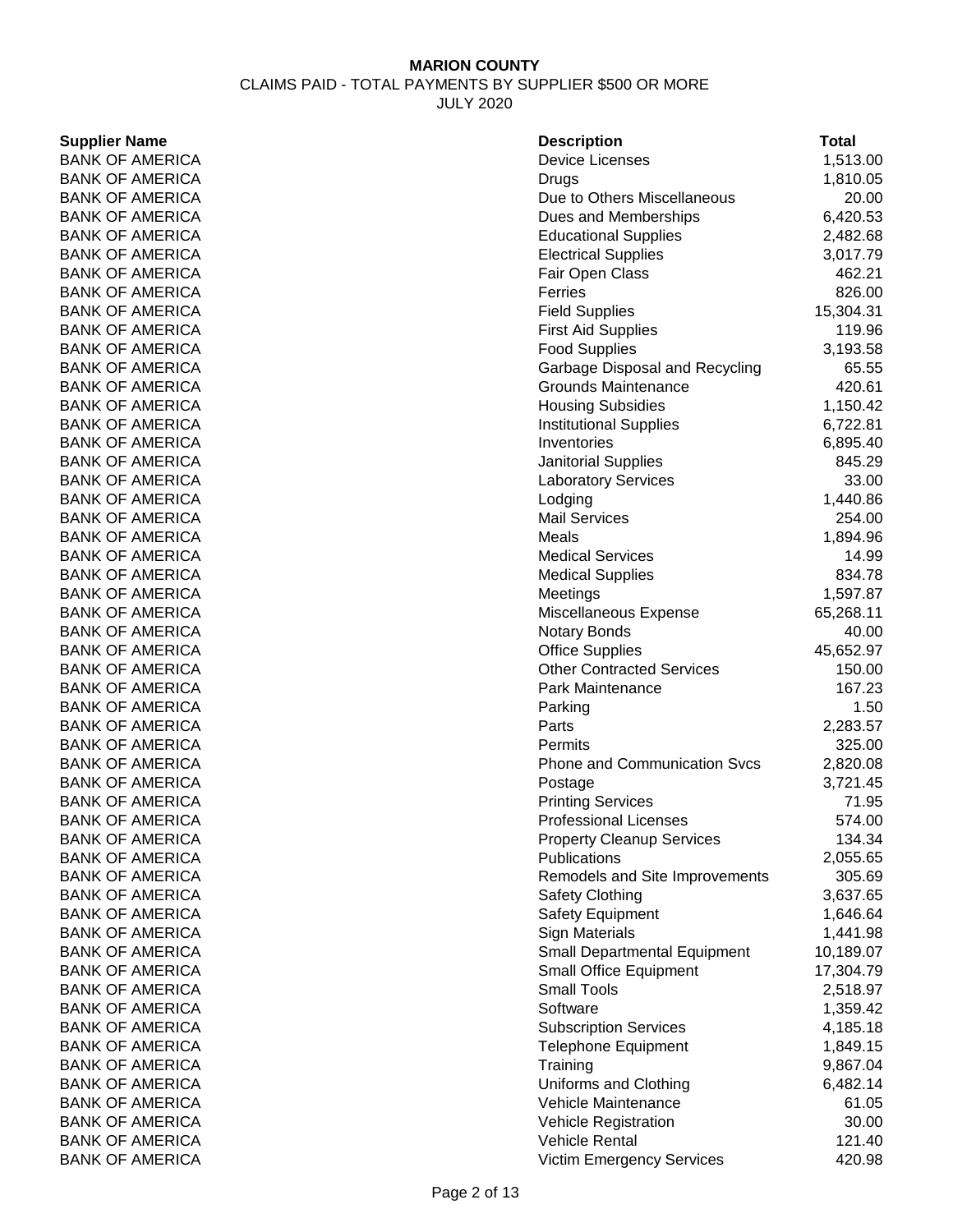CLAIMS PAID - TOTAL PAYMENTS BY SUPPLIER \$500 OR MORE

JULY 2020

#### **Supplier Name**

BENTON ELECTRIC INC BEST POTS INC<br>BEST POTS INC BEST POTS INC Equipment Rental 369.60 BEST POTS INC BEST, SUZANNE PHD INC BI INC Other Contracted Services 2,778.20 BIRCH TREE LAW PC **BOB BARKER CO INC** BODUNOV, MARIMEA BP HOSPITALITY LLC BRADLEY FAMILY TRUST THE BRIDGES TO CHANGE INC BRIDGES TO CHANGE INC. BRIDGEWAY RECOVERY SERVICES INC BRIDGEWAY RECOVERY SERVICES INC BRIDGEWAY RECOVERY SERVICES INC BROWN & BROWN NORTHWEST BROWN & BROWN NORTHWEST BROWN CONTRACTING INC BRUCE R P TR & PHILIPPI, SANDRA C & J NURSE STAFFING LLC **C&C CONTAINERS LLC** CALVERT TECHNICAL SERVICES CANNON COCHRAN MGMT SERVICES INC CANON FINANCIAL SERVICES INC CANON FINANCIAL SERVICES INC CANON FINANCIAL SERVICES INC **CAPPELLI MILES** CARDINAL HEALTH 110 LLC CARLSON VEIT JUNGE ARCHITECTS PC CARLSON VEIT JUNGE ARCHITECTS PC CARROLLS GROUP CARE HOME INC CARSON OIL CO INC CARSON OIL CO INC CARSON OIL CO INC **CARTER & COMPANY INC** CASCADE CENTERS INC CASCADE CONCRETE ACCESSORIES INC CASCADE EMPLOYERS ASSN CASCADE SCHOOL DISTRICT #5 **CASCADE TIRE FACTORY** CASCADE TIRE FACTORY CATHOLIC COMMUNITY SERVICES FOUNDATION CDW GOVERNMENT LLC CDW GOVERNMENT LLC CEDAR COUNSELING CENTER LLC CEDAR COUNSELING CENTER LLC CENTER FOR HOPE & SAFETY CENTURYLINK-QWEST CENTURYLINK-QWEST CENTURYLINK-QWEST CENVEO Printing Services 9,030.00 CFM ADVOCATES CHAVES CONSULTING INC

| <b>Description</b>                   | Total      |
|--------------------------------------|------------|
| <b>Other Contracted Services</b>     | 6,846.00   |
| <b>Building Maintenance</b>          | 312.00     |
| <b>Equipment Rental</b>              | 369.60     |
| Sewer Maintenance                    | 2,208.00   |
| <b>Medical Services</b>              | 510.00     |
| <b>Other Contracted Services</b>     | 2,778.20   |
| Due to State Ct Conciliation         | 1,560.00   |
| <b>Institutional Supplies</b>        | 5,966.77   |
| <b>Health Providers</b>              | 4,848.93   |
| <b>Other Contracted Services</b>     | 489,340.34 |
| <b>Building Rental Private</b>       | 12,787.97  |
| <b>Housing Subsidies</b>             | 400.00     |
| Lodging                              | 568.00     |
| <b>Health Providers</b>              | 72,397.80  |
| <b>Housing Subsidies</b>             | 350.00     |
| <b>Social Services</b>               | 43,101.86  |
| <b>Insurance Brokers</b>             | 33,141.00  |
| <b>Property Insurance Premiums</b>   | 289,607.75 |
| <b>Traffic Signals</b>               | 187,724.08 |
| Due to Others Miscellaneous          | 1,479.17   |
| <b>Medical Services</b>              | 15,252.50  |
| <b>Medical Supplies</b>              | 2,405.50   |
| Office Equipment Maintenance         | 2,400.00   |
| <b>Workers Comp Claims</b>           | 63,817.48  |
| <b>Equipment Rental</b>              | 15,565.42  |
| Office Equipment Maintenance         | 1,930.07   |
| <b>Printing Services</b>             | 310.89     |
| Advertising                          | 33,340.52  |
| Drugs                                | 50,092.20  |
| <b>Building Construction</b>         | 754.00     |
| <b>Building Design</b>               | 388.75     |
| <b>Health Providers</b>              | 2,325.00   |
| <b>Diesel</b>                        | 318.84     |
| <b>Fuel Inventory</b>                | 50,121.83  |
| Gasoline                             | 775.99     |
| <b>Road Construction</b>             | 91,577.45  |
| Employee Assistance Program          | 3,852.80   |
| <b>Bridge Construction</b>           | 20,557.00  |
| Training                             | 3,460.00   |
| Due to Others Miscellaneous          | 16,000.07  |
| Inventories                          | 1,384.24   |
| Miscellaneous Expense                | 12.12      |
| <b>Building Rental Private</b>       | 2,925.00   |
| <b>Departmental Supplies</b>         | 5,283.74   |
| Small Office Equipment               | 3,293.11   |
| <b>Counseling and Mentoring Svcs</b> | 288.82     |
| <b>Psychiatric Services</b>          | 1,010.87   |
| <b>Social Services</b>               | 31,663.92  |
| <b>Cellular Phones</b>               | 1,761.62   |
| Long Distance Charges                | 1,356.84   |
| <b>Phone and Communication Svcs</b>  | 4,716.15   |
| <b>Printing Services</b>             | 9,030.00   |
| <b>Other Contracted Services</b>     | 8,377.57   |
| <b>Computer Software Maintenance</b> | 10,312.31  |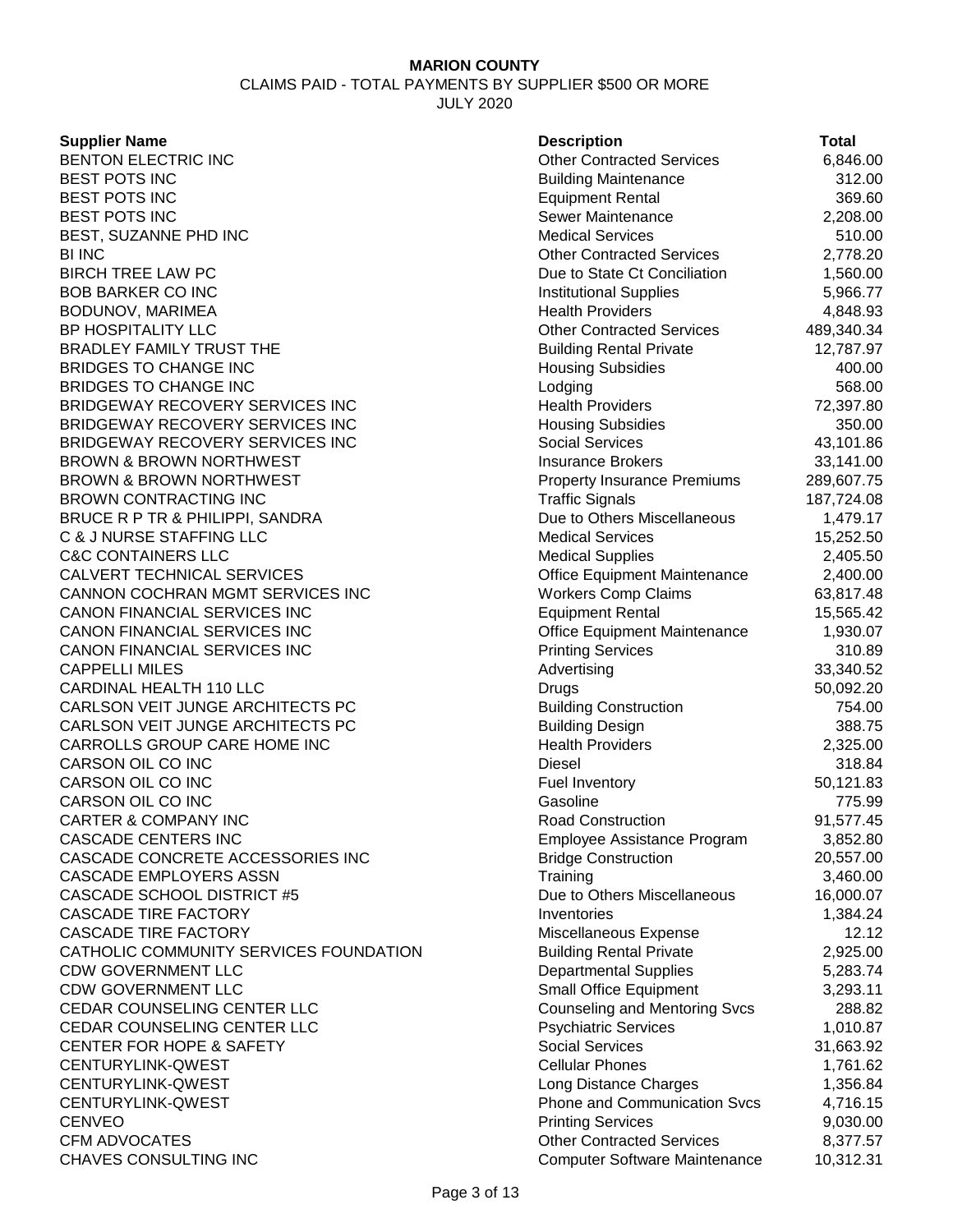CLAIMS PAID - TOTAL PAYMENTS BY SUPPLIER \$500 OR MORE JULY 2020

#### **Supplier Name**

| <b>Supplier Name</b>                     | <b>Description</b>                   | <b>Total</b> |
|------------------------------------------|--------------------------------------|--------------|
| CHAVES CONSULTING INC                    | <b>Other Contracted Services</b>     | 370.20       |
| CHEMEKETA COMMUNITY COLLEGE              | Due to Others Miscellaneous          | 32,599.27    |
| CHEMEKETA COMMUNITY COLLEGE              | <b>Phone and Communication Svcs</b>  | 275.03       |
| CHEMEKETA COMMUNITY COLLEGE              | <b>Social Services</b>               | 95,820.00    |
| CHEMEKETA COMMUNITY COLLEGE              | Water                                | 658.58       |
| CHEMEKETA LIBRARY                        | Due to Others Miscellaneous          | 2,841.41     |
| <b>CIGNA GROUP INSURANCE</b>             | <b>Disability Insurance Premiums</b> | 26,776.79    |
| CIGNA GROUP INSURANCE                    | Life Insurance Premiums              | 13,294.07    |
| <b>CIGNA GROUP INSURANCE</b>             | Optional Life Insurance              | 10,735.23    |
| CIGNA GROUP INSURANCE                    | Vol ST Disability Insurance          | 5,981.89     |
| CIRINO, CHRISTOPHER MICHAEL              | <b>Medical Services</b>              | 1,575.00     |
| <b>CITIZEN OBSERVER LLC</b>              | <b>Subscription Services</b>         | 3,000.00     |
| <b>CLARITY SCIENTIFIC LLC</b>            | <b>Other Contracted Services</b>     | 9,144.00     |
| CLEAN EARTH ENVIRONMENTAL SOLUTIONS INC  | Hazardous Waste Disposal             | 94,629.62    |
| CLEAN HARBORS ENVIRONMENTAL SERVICES INC | Hazardous Waste Disposal             | 4,348.74     |
| COLUMBIA BANK                            | <b>Interest Payments</b>             | 50,960.59    |
| COLUMBIA BANK                            | <b>Principal Payments</b>            | 169,608.62   |
| COLUMBIA BODY MFG CO INC                 | Inventories                          | 1,408.50     |
| COMCAST                                  | <b>Data Connections</b>              | 3,263.28     |
| <b>COMMUNICATIONS NORTHWEST</b>          | Departmental Equipment Capital       | 49,063.38    |
| COMPLETE WIRELESS SOLUTIONS              | Departmental Equipment Capital       | 30,266.25    |
| COMPLETE WIRELESS SOLUTIONS              | Inventories                          | 1,950.00     |
| COMPLETE WIRELESS SOLUTIONS              | Small Office Equipment               | 157.50       |
| COMPLETE WIRELESS SOLUTIONS              | <b>Small Tools</b>                   | 291.20       |
| CONNECTIONS365                           | <b>Health Providers</b>              | 2,875.00     |
| CORELOGIC TAX SVCS-COML                  | Due to Others Miscellaneous          | 699.25       |
| COREY, DAVID M PHD                       | <b>Pre Employment Costs</b>          | 5,020.00     |
| CORRECT RX PHARMACY SERVICES INC         | Drugs                                | 19,836.76    |
| COUCH POLYGRAPH SERVICES LLC             | <b>Polygraph Services</b>            | 720.00       |
| COVANTA MARION INC                       | Leachate Disposal                    | 774.43       |
| <b>COVANTA MARION INC</b>                | Medical Waste Blue Bin Fees          | (83,765.00)  |
| <b>COVANTA MARION INC</b>                | Medical Waste Gray Bin Fees          | (79, 117.50) |
| <b>COVANTA MARION INC</b>                | Waste to Energy Contract             | 670,718.93   |
| <b>COVANTA MARION INC</b>                | <b>WTEF Supplemental Waste Fees</b>  | (39,962.00)  |
| COVENDIS TECHNOLOGIES                    | <b>Other Contracted Services</b>     | 33,840.00    |
| CRAFCO INC                               | Inventories                          | 1,580.00     |
| CROWN PROPERTY MANAGEMENT INC            | <b>Client Assistance</b>             | 500.00       |
| CROWN PROPERTY MANAGEMENT INC            | Lodging                              | 158.84       |
| <b>CTS LANGUAGELINK</b>                  | Interpreters and Translators         | 3,037.89     |
| <b>D &amp; O GARBAGE SERVICE</b>         | Garbage Disposal and Recycling       | 1,385.07     |
| DANS MOTORSPORTS OUTLET LLC              | Uniforms and Clothing                | 575.91       |
| DATAWORKS PLUS LLC                       | Dept Equipment Maintenance           | 922.98       |
| DAVID EVANS & ASSOCIATES INC             | <b>Road Construction</b>             | 1,801.48     |
| DAVIS WRIGHT TREMAINE LLP                | <b>Other Contracted Services</b>     | 1,426.00     |
| DEPAUL INDUSTRIES INC                    | <b>Security Services</b>             | 24,476.84    |
| DETROIT LAKE MARINA                      | Gasoline                             | 982.51       |
| DIETER, KAY L MD                         | <b>Medical Services</b>              | 17,902.50    |
| <b>DKS ASSOCIATES</b>                    | <b>Road Construction</b>             | 540.00       |
| <b>DKS ASSOCIATES</b>                    | Safety Improvements                  | 648.72       |
| <b>DKS ASSOCIATES</b>                    | <b>Traffic Signals</b>               | 788.50       |
| DONALD CITY OF                           | Due to Others Miscellaneous          | 143.24       |
| DONALD CITY OF                           | Sewer Maintenance                    | 9,782.12     |
| <b>DOWL LLC</b>                          | <b>Bridge Construction</b>           | 23,472.25    |
| DOWL LLC                                 | Ferries                              | 8,720.47     |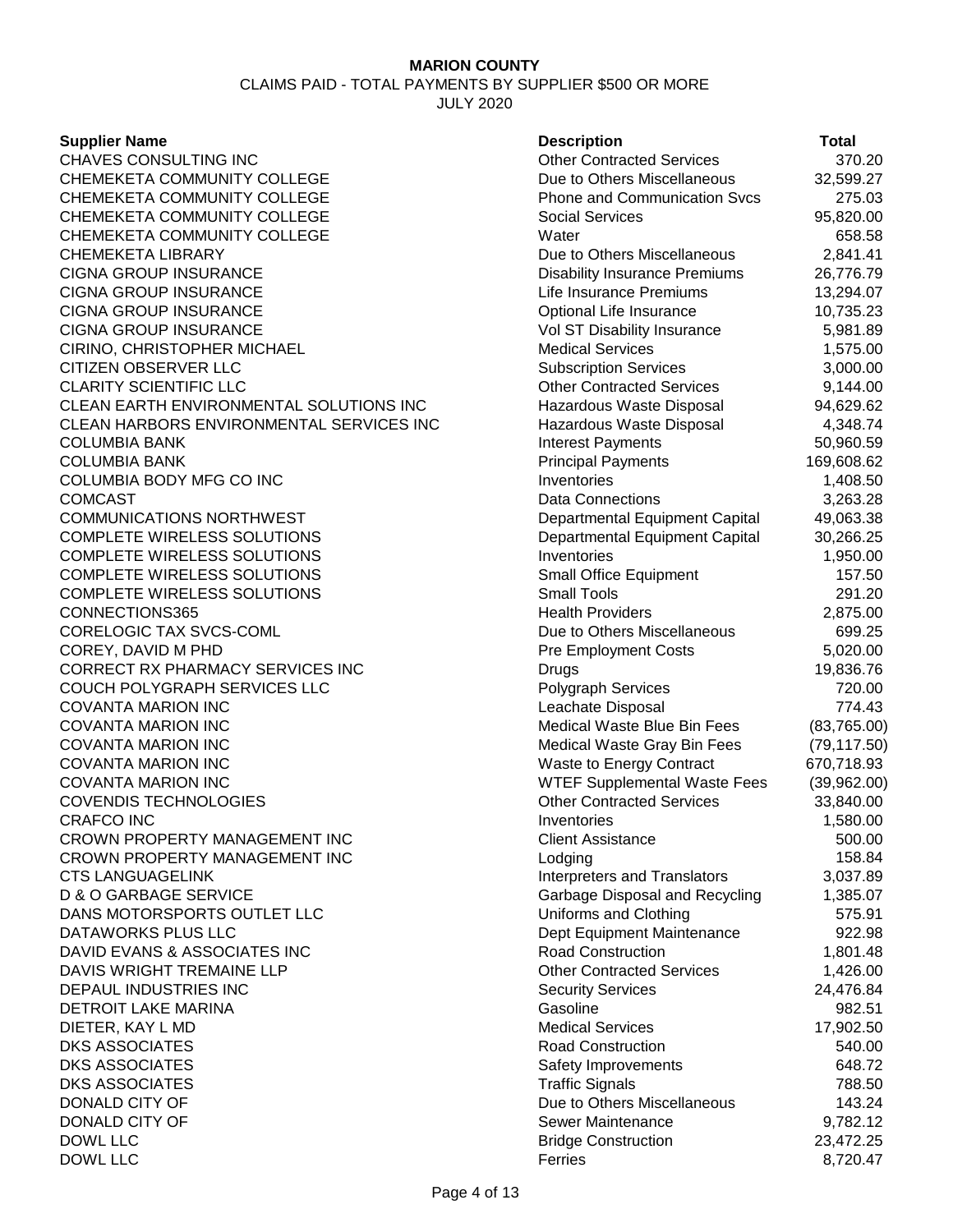CLAIMS PAID - TOTAL PAYMENTS BY SUPPLIER \$500 OR MORE JULY 2020

| <b>Supplier Name</b>                       | <b>Description</b>                           | Total             |
|--------------------------------------------|----------------------------------------------|-------------------|
| <b>DOWL LLC</b>                            | <b>Road Construction</b>                     | 24,416.54         |
| DOWNTOWN STORAGE & WAREHOUSE LLC           | <b>Building Rental Private</b>               | 19,955.00         |
| DUDE SOLUTIONS INC                         | <b>Subscription Services</b>                 | 23,600.00         |
| DUFFEY COURT REPORTING                     | <b>Liability Claims</b>                      | 1,135.00          |
| ECKLUND, MAGDA INES                        | <b>Community Support</b>                     | 1,000.00          |
| <b>ENNIS-FLINT INC</b>                     | Inventories                                  | 91,325.00         |
| ENVIRO CLEAN EQUIPMENT INC                 | Inventories                                  | 640.41            |
| FAIRWAY DEVELOPMENT GROUP INC              | <b>Building Rental Private</b>               | 2,515.00          |
| <b>FASTENAL CO</b>                         | <b>Departmental Supplies</b>                 | 29,760.00         |
| <b>FASTENAL CO</b>                         | Inventories                                  | 3,576.11          |
| <b>FASTENAL CO</b>                         | Vehicle Maintenance                          | 3.48              |
| FERGUSON ENTERPRISES INC                   | <b>Field Supplies</b>                        | 1,104.06          |
| FERGUSON ENTERPRISES INC                   | Inventories                                  | 44.45             |
| FIGUEROA, JOSEFINA                         | <b>Health Providers</b>                      | 783.00            |
| FINLEY BUTTES LANDFILL                     | Leachate Disposal                            | 44,341.78         |
| FIRST AMERICAN TITLE CO                    | Due to Others Miscellaneous                  | 504.13            |
| <b>FLEETPRIDE INC</b>                      | Inventories                                  | 1,444.75          |
| FLUENT ENGINEERING INC                     | Ferries                                      | 6,240.00          |
| FOOD SERVICES OF AMERICA INC               | Inventories                                  | 710.27            |
| <b>FOPPO</b>                               | <b>FOPPO Dues</b>                            | 2,220.00          |
| <b>GARTEN SERVICES INC</b>                 | <b>Battery Recycling</b>                     | 88.20             |
| <b>GARTEN SERVICES INC</b>                 | <b>Document Disposal Services</b>            | 2,537.08          |
| <b>GARTEN SERVICES INC</b>                 | <b>Equipment Rental</b>                      | 246.92            |
| <b>GARTEN SERVICES INC</b>                 | Garbage Disposal and Recycling               | 1,325.72          |
| <b>GARTEN SERVICES INC</b>                 | <b>Grounds Maintenance</b>                   | 5,690.57          |
| <b>GARTEN SERVICES INC</b>                 | <b>Mail Services</b>                         | 11,950.29         |
| <b>GARTEN SERVICES INC</b>                 | <b>Other Contracted Services</b>             | 10,616.08         |
| <b>GARTEN SERVICES INC</b>                 | Postage                                      | 2,843.22          |
| <b>GARTEN SERVICES INC</b>                 | <b>Printing Services</b>                     | 259.26            |
| <b>GEMALTO COGENT INC</b>                  | <b>Computer Software Maintenance</b>         | 8,834.85          |
| <b>GENERAL TREE SERVICE</b>                | <b>Grounds Maintenance</b>                   | 600.00            |
| <b>GERSHMAN BRICKNER &amp; BRATTON INC</b> | <b>Other Contracted Services</b>             | 8,118.54          |
| <b>GERVAIS CITY OF</b>                     | Due to Others Miscellaneous                  | 1,073.12          |
| <b>GERVAIS SCHOOL DISTRICT #1</b>          | Due to Others Miscellaneous                  | 6,146.98          |
| <b>GISI MARKETING GROUP</b>                | <b>Printing Services</b>                     | 1,464.78          |
| GOMACGO LLC & DD SALEM CENTER TWO LLC      | Due to Others Miscellaneous                  | 59,817.56         |
| GOVERNMENTJOBS.COM INC                     | <b>Subscription Services</b>                 | 19,328.19         |
| GOVPROCURE SOLUTIONS LLC                   | <b>Other Contracted Services</b>             |                   |
| <b>GRAINGER</b>                            |                                              | 6,161.24          |
| <b>GRAINGER</b>                            | <b>Institutional Supplies</b><br>Inventories | 1,149.20          |
|                                            |                                              | 2,500.39<br>58.28 |
| <b>GRAINGER</b>                            | <b>Janitorial Supplies</b>                   |                   |
| <b>GREG TILLEY TRUCKING</b>                | <b>Other Contracted Services</b>             | 18,596.25         |
| <b>GREYSTONE TACTICAL</b>                  | Uniforms and Clothing                        | 5,023.85          |
| <b>HABITAT RESTORATION LLC</b>             | <b>Grounds Maintenance</b>                   | 1,045.65          |
| HARPER HOUF PETERSON RIGHELLIS INC         | <b>Road Construction</b>                     | 60,660.31         |
| <b>HART WAGNER LLP</b>                     | <b>Legal Services</b>                        | 3,024.00          |
| HART WAGNER LLP                            | <b>Liability Claims</b>                      | 13,851.60         |
| HEALTH ASSESSMENT PROGRAMS INC             | <b>Medical Services</b>                      | 10,800.00         |
| HENDERSON, CONSTANCE LLC                   | <b>Medical Services</b>                      | 9,420.00          |
| HENRY SCHEIN INC                           | <b>Medical Supplies</b>                      | 1,501.38          |
| HISTORICAL RESEARCH ASSOCIATES INC         | <b>Traffic Signals</b>                       | 1,755.15          |
| <b>HIV ALLIANCE</b>                        | <b>Other Contracted Services</b>             | 8,333.32          |
| HOME DEPOT PRO-SUPPLYWORKS                 | <b>Departmental Supplies</b>                 | 39.50             |
| HOME DEPOT PRO-SUPPLYWORKS                 | <b>Institutional Supplies</b>                | 6,078.77          |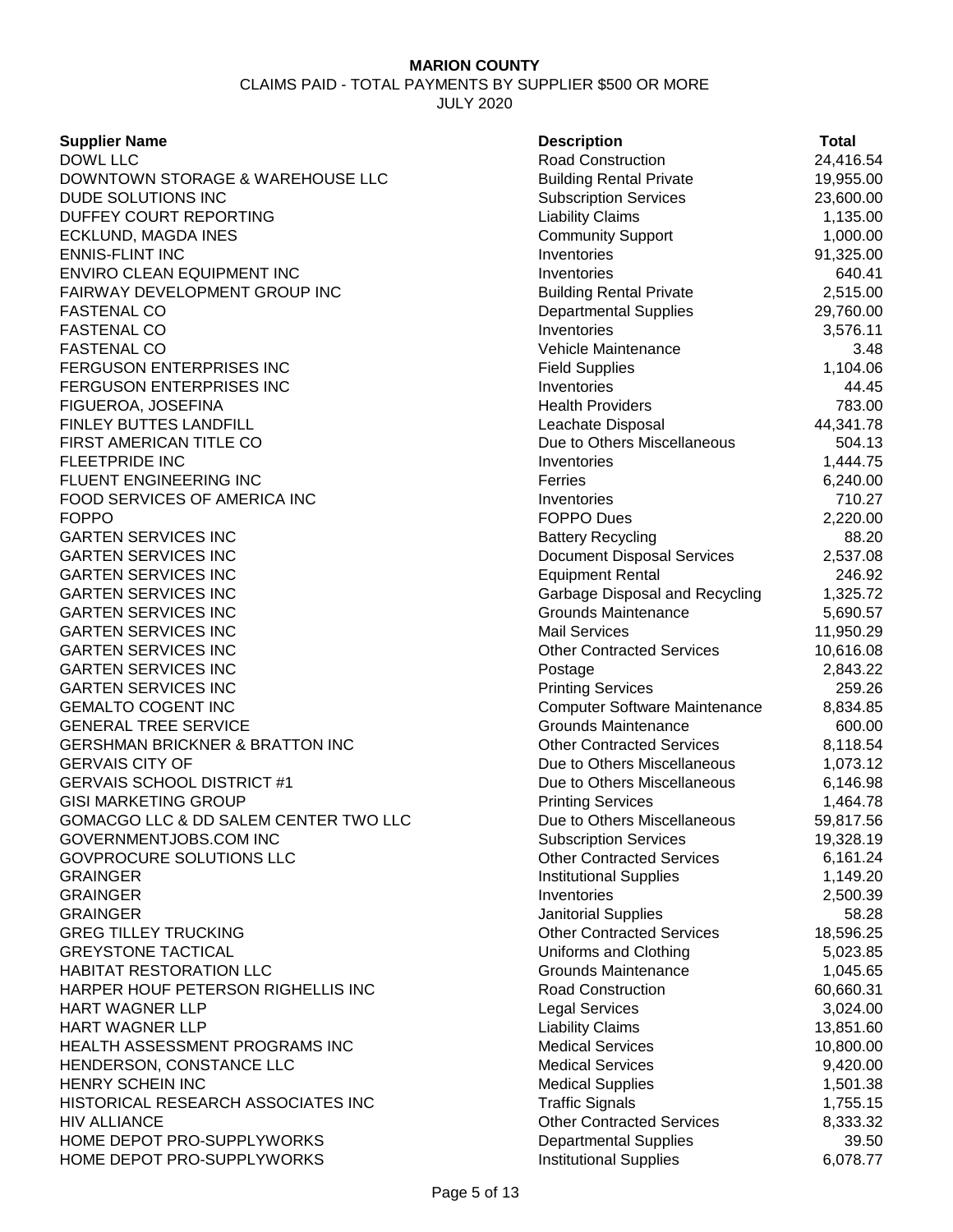CLAIMS PAID - TOTAL PAYMENTS BY SUPPLIER \$500 OR MORE JULY 2020

#### **Supplier Name**

| <b>Supplier Name</b>                     | <b>Description</b>                  | <b>Total</b> |
|------------------------------------------|-------------------------------------|--------------|
| HOME DEPOT PRO-SUPPLYWORKS               | <b>Janitorial Supplies</b>          | 2,483.00     |
| HUBBARD CITY OF                          | Due to Others Miscellaneous         | 1,239.95     |
| HYDRO TEMP MECHANICAL INC                | <b>Building Construction</b>        | 92,118.65    |
| <b>IDEA LEARNING GROUP</b>               | <b>Computer Software Capital</b>    | 4,000.00     |
| <b>IDEA LEARNING GROUP</b>               | Training                            | 589.50       |
| <b>IFTC LLC</b>                          | <b>Building Rental Private</b>      | 2,865.82     |
| INDUSTRIAL HEARING SERVICE INC           | <b>Medical Services</b>             | 3,200.00     |
| <b>INDY SAFETY INC</b>                   | <b>Other Contracted Services</b>    | 9,450.00     |
| <b>INGALLS &amp; ASSOCIATES LLC</b>      | Advertising                         | 2,010.00     |
| <b>INGALLS &amp; ASSOCIATES LLC</b>      | <b>Consulting Services</b>          | 2,857.16     |
| <b>INGALLS &amp; ASSOCIATES LLC</b>      | <b>Fair Events and Activities</b>   | 2,211.34     |
| <b>INGALLS &amp; ASSOCIATES LLC</b>      | Fair Open Class                     | 199.99       |
| innova nw                                | <b>Other Contracted Services</b>    | 599.40       |
| innova nw                                | <b>Security Services</b>            | 371.50       |
| INTERNAL REVENUE SERVICE                 | Federal Income Tax Withheld         | 733,574.25   |
| INTERNAL REVENUE SERVICE                 | Medicare Payable EE                 | 107,930.00   |
| <b>INTERNAL REVENUE SERVICE</b>          | Medicare Payable ER                 | 107,930.00   |
| INTERNAL REVENUE SERVICE                 | Social Security Payable EE          | 461,493.11   |
| INTERNAL REVENUE SERVICE                 | Social Security Payable ER          | 461,493.11   |
| <b>INTERSTATE AUTO PARTS</b>             | Inventories                         | 4,939.42     |
| JEFFERSON RURAL FIRE PROTECTION DISTRICT | Due to Others Miscellaneous         | 1,003.85     |
| JEFFERSON SCHOOL DISTRICT 14J            | Due to Others Miscellaneous         | 3,925.87     |
| JOHN DEERE FINANCIAL                     | Inventories                         | 7,766.78     |
| JOHN DEERE FINANCIAL                     |                                     | 142.49       |
|                                          | <b>Safety Clothing</b>              |              |
| K & E ROCK PRODUCTS LLC                  | <b>Crushed Rock</b>                 | 808.80       |
| KAIROS NORTHWEST                         | <b>Health Providers</b>             | 3,132.00     |
| KAISER PERMANENTE                        | <b>Dental Insurance Premiums</b>    | 82,503.65    |
| KAISER PERMANENTE                        | Health Insurance Premiums           | 1,080,514.86 |
| KEEFE COMMISSARY NETWORK LLC             | Drugs                               | 68.34        |
| KEEFE COMMISSARY NETWORK LLC             | <b>Institutional Supplies</b>       | 2,216.73     |
| KEEFE COMMISSARY NETWORK LLC             | <b>Medical Supplies</b>             | 123.20       |
| KEIZER CITY OF                           | Due to Others Miscellaneous         | 8,096.23     |
| KEIZER CITY OF                           | <b>Other Contracted Services</b>    | 15,000.00    |
| KEIZER CITY OF                           | <b>Structural Permits</b>           | 606.46       |
| <b>KEIZER FIRE DISTRICT</b>              | Due to Others Miscellaneous         | 6,967.27     |
| KEIZER OUTDOOR POWER EQUIP               | <b>Field Supplies</b>               | 100.60       |
| KEIZER OUTDOOR POWER EQUIP               | Inventories                         | 128.85       |
| KEIZER OUTDOOR POWER EQUIP               | <b>Small Departmental Equipment</b> | 1,812.35     |
| KEIZER OUTDOOR POWER EQUIP               | <b>Small Tools</b>                  | 172.35       |
| KEVIN T LAFKY CLIENT TRUST ACCOUNT       | <b>Liability Claims</b>             | 25,000.00    |
| <b>KEYBANK NATIONAL ASSN</b>             | <b>Accounting Services</b>          | 90.13        |
| <b>KEYBANK NATIONAL ASSN</b>             | <b>County HSA Contributions</b>     | 1,632.00     |
| KEYBANK NATIONAL ASSN                    | Pre Tax HSA Contributions           | 18,875.60    |
| KHOURY DEVELOPMENT LLC                   | <b>Building Rental Private</b>      | 25,362.26    |
| KING OFFICE EQUIPMENT & DESIGNS          | <b>Small Office Equipment</b>       | 658.00       |
| KLUG, MELODY ANNE                        | <b>Medical Services</b>             | 1,260.00     |
| KNIFE RIVER CORP - NORTHWEST             | <b>Asphalt Concrete</b>             | 1,278.40     |
| KOONS, CATHLEEN                          | Due to Others Miscellaneous         | 712.11       |
| KPTV KPDX DKPTV                          | <b>Community Education Services</b> | 1,000.00     |
| KRAVITZ, NATHANIEL                       | <b>Medical Services</b>             | 8,400.00     |
| <b>LAMONT LAW</b>                        | Due to State Ct Conciliation        | 960.00       |
| LANDMARK FORD INC                        | Inventories                         | 2,538.11     |
| LANE COUNTY, OR                          | Publications                        | 630.00       |
| LANE COUNTY, OR                          | <b>Recording Charges</b>            | 16.00        |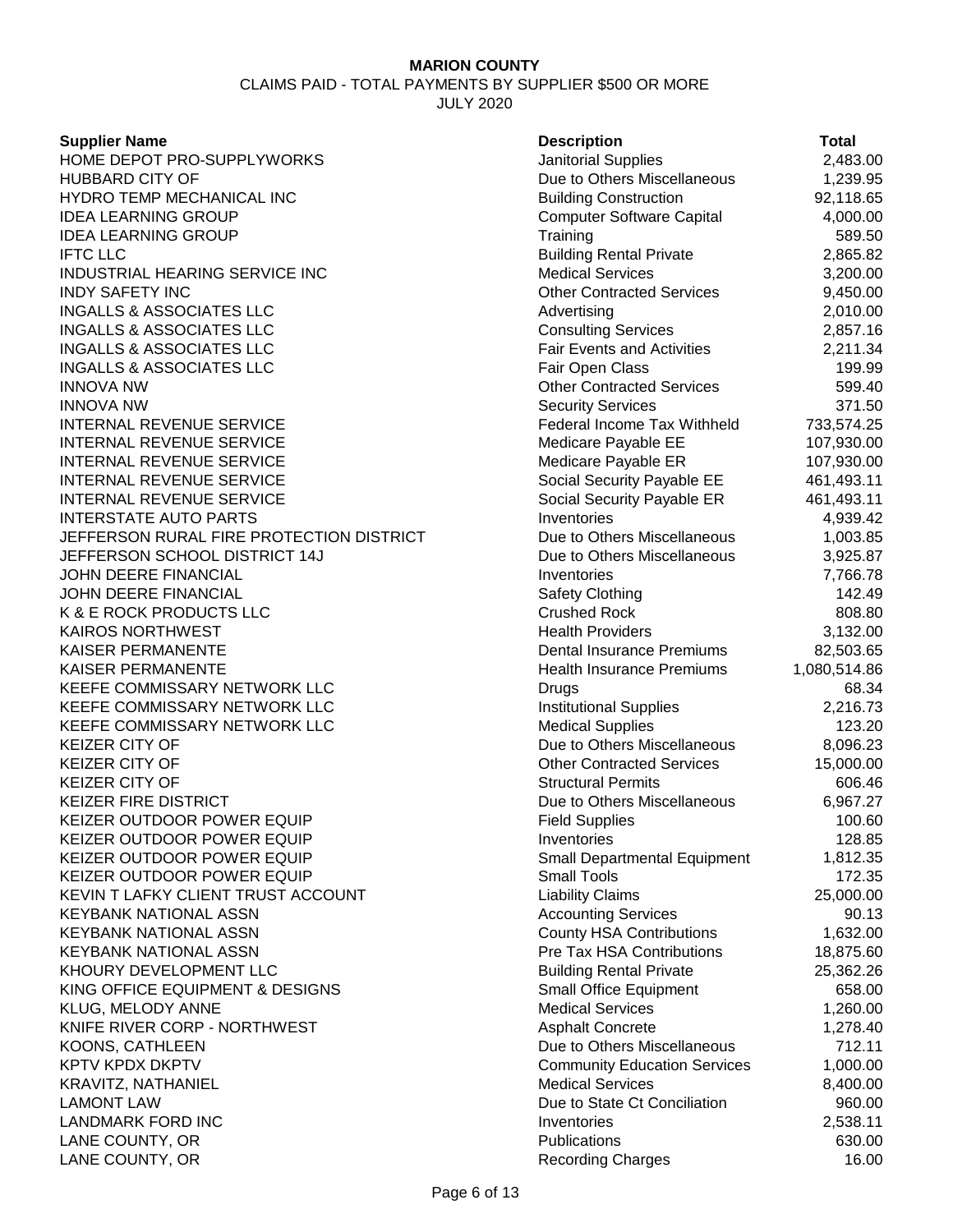CLAIMS PAID - TOTAL PAYMENTS BY SUPPLIER \$500 OR MORE

JULY 2020

#### **Supplier Name**

LAW OFFICE OF KATE HALL LLC LAWRENCES AUTO PARTS INC LAZAR TRANSLATING & INTERPRETING LEHR AUTO Automobiles 53,987.55 LES SCHWAB TIRE CENTER LES SCHWAB TIRE CENTER LEXISNEXIS Subscription Services 1,334.00 LEXISNEXIS RISK SOLUTIONS **LIBERTY HOUSE** LILE INTERNATIONAL COMPANIES LOBERG, LANCE MD LOCUMTENENS.COM LLC LOCUMTENENS.COM LLC LOOMIS Armored Car Services 3,869.01 LUTY, JEFFREY A MD **MAIN AUTO BODY INC** MARC NELSON OIL PRODUCTS INC MARION AREA MULTI AGENCY EMERGENCY TELE CTR MARION COUNTY DISTRICT ATTORNEY MARION COUNTY DISTRICT ATTORNEY MARION COUNTY FIRE DISTRICT #1 MARION COUNTY JUVENILE EMPLOYEES ASSN MARION COUNTY LAW ENFORCEMENT ASSN MARION ENVIRONMENTAL SERVICES INC MARION ENVIRONMENTAL SERVICES INC MARION SOIL & WATER CONSERVATION DISTRICT MARVIN HUFFAKER CONSULTING INC MARX, JOSHUA MCCOY FREIGHTLINER MCGILCHRIST URBAN RENEWAL MCGUIRE BEARING CO MED-TECH RESOURCE METLIFE Vol Home and Auto Insurance 2,979.60 METROPRESORT INC METROPRESORT INC MICHELLI MEASUREMENT GROUP INC MID VALLEY METAL WORKS INC MID VALLEY REP PAYEE MID-VALLEY LITERACY CENTER MID-WILLAMETTE VALLEY COG MID-WILLAMETTE VALLEY COMMUNITY ACTION AGENCY INC MID-WILLAMETTE VALLEY COMMUNITY ACTION AGENCY INC MID-WILLAMETTE VALLEY CRC MILL CREEK URBAN RENEWAL MILLER, JAMES F MJ COUNSELING & CONSULTING MNJ TECHNOLOGIES DIRECT INC MODA HEALTH PLAN INC MODA HEALTH PLAN INC MOREHEAD, JUDITH A MOSS ADAMS LLP MOSS ADAMS LLP MOTION & FLOW CONTROL PRODUCTS INC MOTION & FLOW CONTROL PRODUCTS INC

| <b>Description</b>                   | Total     |
|--------------------------------------|-----------|
| Due to State Ct Conciliation         | 7,120.00  |
| Inventories                          | 2,096.06  |
| <b>Interpreters and Translators</b>  | 5,067.60  |
| Automobiles                          | 53,987.55 |
| Inventories                          | 2,846.11  |
| Vehicle Maintenance                  | 2,763.79  |
| <b>Subscription Services</b>         | 1,334.00  |
| <b>Computer Software Maintenance</b> | 1,400.00  |
| <b>Social Services</b>               | 7,856.29  |
| Remodels and Site Improvements       | 14,600.56 |
| Medical Services                     | 14,500.00 |
| <b>Medical Services</b>              | 5,059.31  |
| Temporary Staffing                   | 9,485.06  |
| <b>Armored Car Services</b>          | 3,869.01  |
| <b>Medical Services</b>              | 4,237.50  |
| Vehicle Maintenance                  | 9,448.00  |
| Inventories                          | 5,259.12  |
| <b>Dispatch Services</b>             | 40,340.75 |
| Witness Mileage Reimbursement        | 287.60    |
| Witnesses                            | 450.00    |
| Due to Others Miscellaneous          | 13,261.53 |
| <b>MCJEA Dues</b>                    | 1,395.00  |
| <b>MCLEA Dues</b>                    | 11,394.00 |
| Garbage Disposal and Recycling       | 30.40     |
| Hazardous Waste Disposal             | 794.60    |
| Due to Others Miscellaneous          | 1,638.24  |
| <b>Other Contracted Services</b>     | 3,412.50  |
| <b>Client Assistance</b>             | 1,642.00  |
| Inventories                          | 2,801.17  |
| Due to Others Miscellaneous          | 1,034.75  |
| Inventories                          | 1,010.93  |
| Safety Equipment                     | 4,055.63  |
| Vol Home and Auto Insurance          | 2,979.60  |
| <b>Mail Services</b>                 | 2,897.84  |
| Postage                              | 1,623.66  |
| Dept Equipment Maintenance           | 7,358.15  |
| Vehicle Maintenance                  | 500.00    |
| <b>Accounting Services</b>           | 1,848.00  |
| <b>Client Assistance</b>             | 564.00    |
| Dues and Memberships                 | 73,190.00 |
| <b>Other Contracted Services</b>     | 2,000.00  |
| <b>Veterans Services</b>             | 80,552.98 |
| <b>Cable Access Services</b>         | 12,222.60 |
| Due to Others Miscellaneous          | 1,731.22  |
| <b>Medical Services</b>              | 30,012.50 |
| <b>Consulting Services</b>           | 4,640.00  |
| <b>Batteries</b>                     | 3,752.35  |
| <b>Dental Insurance Premiums</b>     | 85,877.53 |
| <b>Insurance Fees</b>                | 72.00     |
| <b>Other Contracted Services</b>     | 1,300.00  |
| <b>Audit Services</b>                | 27,000.00 |
| <b>Consulting Services</b>           | 3,500.00  |
| <b>Field Supplies</b>                | 265.14    |
| Inventories                          | 581.22    |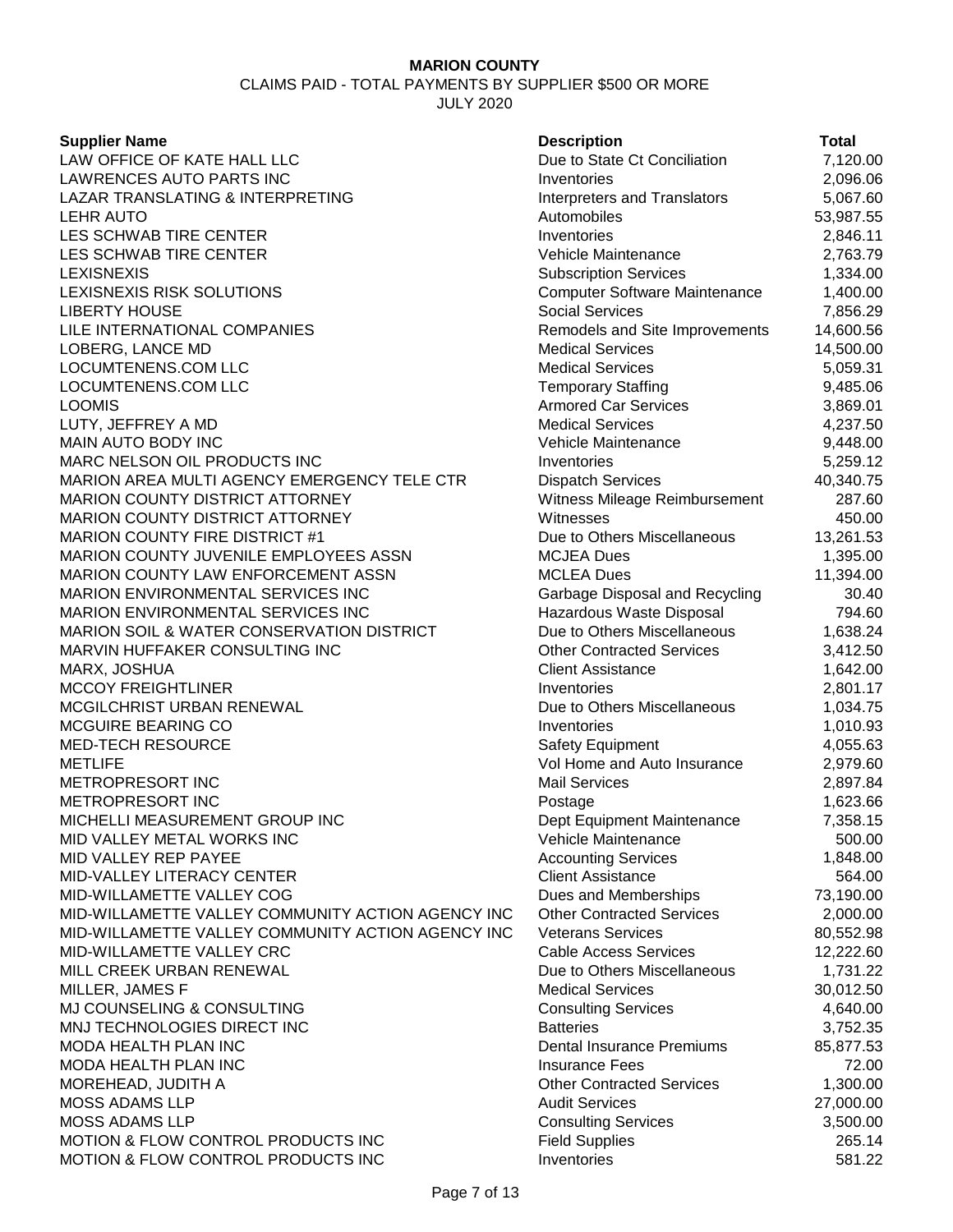#### CLAIMS PAID - TOTAL PAYMENTS BY SUPPLIER \$500 OR MORE JULY 2020

**Supplier Name Description Total** MOTION & FLOW CONTROL PRODUCTS INC FROMEN PARTS PARTS FROM A SAMILY OF A SAMILY OF THE SAMILY OF SAMILY AND HE<br>METANGEL CITY OF THE SAMILY OF SAMILY AND RELATIONS AND RELATIONS AND RELATIONS ON THE SAMILY OF SAMILY OF SAM MT ANGEL CITY OF **DUE TO A SET A SET A SET ARE SERVED AS A SET ANGEL CITY OF A SET ARE SERVED ASSESSED METALLY ANGEL CITY OF A SERVED BY A SERVED ASSAULT A DUE TO A SERVED ASSAULT OF A SERVED ASSAULT OF A SERVED ASSAULT OF Other Contracted Services** MT ANGEL CITY OF STRUCTURE STRUCTURE STRUCTURE STRUCTURE STRUCTURE STRUCTURE STRUCTURE STRUCTURE STRUCTURE STRUCTURE MT ANGEL FIRE DISTRICT **DUE 10 ANGEL FIRE DISTRICT DUE 10 ANGEL ANGEL ANGEL FIRE DISTRICT DUE to Others Miscellaneous** 684.77 MT ANGEL SCHOOL DISTRICT #91 Due to Others Miscellaneous 2,992.60 MULTIVERSE INTERPRETING INC Interpreters and Translators 1,098.00 NATIONAL INTERPRETING SERVICE INC<br>NDAA INSURANCE SERVICES Malpractice Insurance Premiums 14,541.95 NORTH GATEWAY URBAN RENEWAL DUE 10 Due to Others Miscellaneous 4.312.61 NORTH MARION SCHOOL DISTRICT #15 Due to Others Miscellaneous 7,807.46 NORTH SANTIAM SCHOOL DISTRICT #29J Due to Others Miscellaneous 9,364.57<br>NORTHSIDE ELECTRIC DISTRICT #29J Phone and Communication Svcs 3.631.08 NORTHSIDE ELECTRIC Phone and Communication Svcs 3,631.08 Remodels and Site Improvements 4,650.00 NORTHWEST HUMAN SERVICES INC **Health Providers** 8,167.25 NORTHWEST NATURAL GAS CO NATURAL GAS CO NATURAL GAS CO NUB HUB LLC<br>8,821.62<br>Building Rental Private 189.938.22 Building Rental Private 189,938.22 O A C C D 6,665.13<br>OFFICE DEPOT INC **Dues and Memberships** 6,665.13<br>Departmental Equipment Capital 153.531.54 Departmental Equipment Capital 153,531.54<br>Office Supplies 2,353.33 OFFICE DEPOT INC 2.353.33 ON TARGET PERFORMANCE SYSTEMS SUBSCRIPTION Subscription Services 3,500.00 ONE CALL CONCEPTS INC **CONCEPTS INC** 21.60 ONE CALL CONCEPTS INC **OUT A SET A SET A SET A SET A SET A SET A SET A SET A SET A SET A SET A SET A SET A SET A SET A SET A SET A SET A SET A SET A SET A SET A SET A SET A SET A SET A SET A SET A SET A SET A SET A SET A S** OREGON BUREAU OF LABOR & INDUSTRIES Liquid Asphalt 3,600.00 OREGON BUREAU OF LABOR & INDUSTRIES Road Resurfacing Road Resurfacing 250.00 OREGON BUREAU OF LABOR & INDUSTRIES Site Improvements 586.90 OREGON CORRECTIONS ENTERPRISES BUILDING Building Construction 122.00 OREGON CORRECTIONS ENTERPRISES STATE SMALL DEPARTMENTAL Equipment 21,602.00 OREGON DEPT OF HUMAN SERVICES Special Programs Other 1,107.00 OREGON DEPT OF JUSTICE **Wage Attachment** 13,118.32 OREGON DEPT OF REVENUE **Accounting Services** 125.00 OREGON DEPT OF REVENUE **Miscellaneous Expense** 1,400.47 OREGON DEPT OF REVENUE **OREGON** Oregon Transit Tax 20,642.79 OREGON DEPT OF REVENUE **State Income Tax Withheld** 485,775.13 OREGON DEPT OF REVENUE **WC Insurance Premiums** 13,616.94 OREGON DEPT OF TRANSPORTATION Client Assistance 44.50 OREGON DEPT OF TRANSPORTATION COVP Transp Permits County 6,204.75 OREGON DEPT OF TRANSPORTATION FERRIT FERRIT EXAMPLE 275.30 OREGON DEPT OF TRANSPORTATION None COVP State Permits 30.00 OREGON DEPT OF TRANSPORTATION **Other Investigations** 51.60 OREGON DEPT OF TRANSPORTATION **Road Construction** Road Construction 168.62 OREGON DEPT OF TRANSPORTATION SUBSCRIPTION Subscription Services 6.35 OREGON DEPT OF TRANSPORTATION THE TRANSPORTATION TRAFFIC Signal Electricity 240.86 OREGON DEPT OF TRANSPORTATION TRAINS TRAFFIC Signal Maintenance 96.87 OREGON DEPT OF TRANSPORTATION TRANSPORTATION TRANSPORTATION TRANSPORTATION OREGON HEALTH AUTHORITY **Laboratory Services** 542.94 OREGON HEALTH AUTHORITY **Match Payments** Match Payments 50,000,00 OREGON MARSHALLESE COMMUNITY ASSN Other Contracted Services 9,000.00 OREGON NURSES ASSN ONA Dues 674.80 OREGON ST DEPT OF CONSUMER & BUSINESS SVCS Other Contracted Services 1,700.00<br>OREGON ST DEPT OF CONSUMER & BUSINESS SVCS Structural Permits 30.252.96 OREGON ST DEPT OF CONSUMER & BUSINESS SVCS Structural Permits 30,252.96 OREGON ST DEPT OF CONSUMER & BUSINESS SVCS WC Insurance Premiums 10,015.25 OREGON STATE DEPT OF ADMIN SERVICES Data Connections Data Connections 95.86 OREGON STATE DEPT OF ADMIN SERVICES Gasoline Gasoline 61 Contract 19796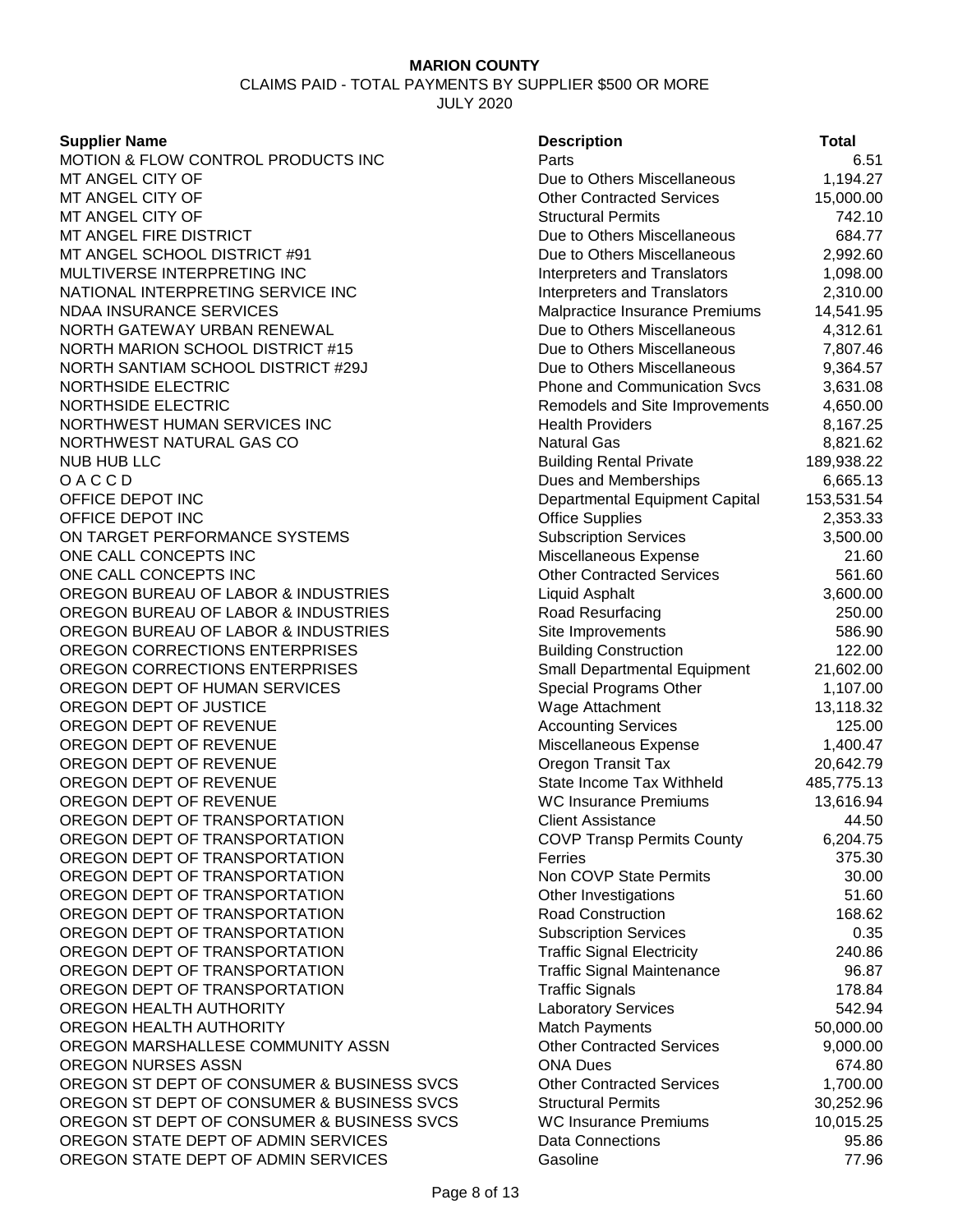# CLAIMS PAID - TOTAL PAYMENTS BY SUPPLIER \$500 OR MORE

JULY 2020

#### **Supplier Name**

OREGON STATE DEPT OF ADMIN SERVICES OREGON STATE DEPT OF ADMIN SERVICES OREGON STATE DEPT OF ADMIN SERVICES OREGON STATE DEPT OF ADMIN SERVICES OREGON STATE DEPT OF ENV QUALITY OREGON STATE DEPT OF ENV QUALITY OREGON STATE HOSPITAL OREGON STATE POLICE OREGON STATE POLICE OREGON STATE SHERIFFS ASSN OREGON STATE UNIVERSITY OREGON TRACTOR & EQUIPMENT CO INC ORENCO SYSTEMS INC **OUTLAND, KATHY LCSW** P G E City Operations and St Lights 21,591.84 P G E Client Assistance 2012 124.53 (P G E Client Assistance 2012) 124.53 (P G E Client Assistance 2012) 124.53 P G E Electricity 88,385.81 P G E Traffic Signal Electricity 940.55 (P G E Traffic Signal Electricity of the state of  $\sim$ PACIFIC POWER **PACIFIC POWER PACIFIC POWER** PACIFIC SANITATION INC PACIFIC SANITATION INC PACIFICSOURCE HEALTH PLANS PACKAGING CORPORATION OF AMERICA **PACWEST MACHINERY LLC** PASSPORT TO LANGUAGES INC PATHFINDERS OF OREGON PEELER, LARRY D PELTON PROJECT INC PEREZ-HOLLAND, MARCOS PERFORMANCE HEALTH TECHNOLOGY **PETERSON MACHINERY CO** PETERSON MACHINERY CO PETRE, TERI Building Rental Private 4,012.00 PICTOMETRY INTERNATIONAL CORP PIONEER TRUST BANK NA TRUSTEE POLK COUNTY, OR POLK COUNTY, OR PORAC RETIREE MEDICAL TRUST POSITIVE LEARNING SOLUTIONS LLC POTTERS INDUSTRIES LLC **POWERDMS INC** PREMIER OFFICE TECHNOLOGIES INC PREMIUM PROPERTY MANAGEMENT INC PRESIDIO NETWORKED SOLUTIONS GROUP LLC PRESIDIO NETWORKED SOLUTIONS GROUP LLC PRESIDIO NETWORKED SOLUTIONS GROUP LLC PRESIDIO NETWORKED SOLUTIONS GROUP LLC PROFESSIONAL BENEFIT SERVICES INC PROFESSIONAL BENEFIT SERVICES INC PROFESSIONAL BENEFIT SERVICES INC **PROFESSIONAL CREDIT SERVICE** PROFESSIONAL CREDIT SERVICE

| <b>Description</b>                                      | Total               |
|---------------------------------------------------------|---------------------|
| <b>Mail Services</b>                                    | 955.52              |
| Postage                                                 | 1,046.78            |
| Vehicle Maintenance                                     | 3.25                |
| Vehicle Rental                                          | 19,720.71           |
| <b>DEQ Tonnage Assessment</b>                           | 86,973.67           |
| <b>Structural Permits</b>                               | 4,600.00            |
| <b>Building Rental Private</b>                          | 4,000.00            |
| Other Investigations                                    | 3,135.00            |
| <b>Pre Employment Costs</b>                             | 20.00               |
| <b>Subscription Services</b>                            | 3,417.00            |
| <b>Community Education Services</b>                     | 236,654.60          |
| Inventories                                             | 4,274.04            |
| Parts                                                   | 1,057.18            |
| Due to State Ct Conciliation                            | 700.00              |
| <b>City Operations and St Lights</b>                    | 21,591.84           |
| <b>Client Assistance</b>                                | 124.53              |
| Electricity                                             | 88,385.81           |
| <b>Traffic Signal Electricity</b>                       | 940.55              |
| <b>City Operations and St Lights</b>                    | 149.24              |
| Electricity                                             | 1,600.51            |
| <b>Traffic Signal Electricity</b>                       | 84.36               |
| <b>Ash Hauling Services</b>                             | 31,714.14           |
| Garbage Disposal and Recycling                          | 523.00              |
| <b>Health Insurance Premiums</b>                        | 905,258.76          |
| <b>Departmental Supplies</b>                            | 9,530.43            |
| Inventories                                             | 3,170.35            |
| <b>Interpreters and Translators</b>                     | 1,567.35            |
| <b>Social Services</b>                                  | 9,444.44            |
| <b>Liability Claims</b>                                 | 5,250.00            |
| <b>Health Providers</b>                                 | 43,545.58           |
| <b>Youth Stipends</b>                                   | 1,115.53            |
| <b>Health Providers</b>                                 | 2,656.81            |
| Inventories                                             | 275.95              |
| Vehicle Maintenance                                     | 2,256.24            |
| <b>Building Rental Private</b>                          | 4,012.00            |
| Computer Software Maintenance                           | 2,000.00            |
| <b>Building Rental Private</b>                          | 44,112.74           |
| <b>Court Services</b>                                   | 45.00               |
| <b>Phone and Communication Svcs</b>                     | 1,828.00            |
| <b>MCLEA Retiree Medical Trust</b>                      | 22,000.00           |
| Training                                                | 605.00              |
| Inventories                                             | 22,298.40           |
| <b>Subscription Services</b>                            | 900.00              |
| <b>Transcription Services</b>                           | 2,503.82            |
| <b>Building Rental Private</b>                          | 13,108.98           |
| <b>Computer Hardware Capital</b>                        | 36,341.03           |
| Departmental Equipment Capital                          | 5,910.40            |
| <b>Phone and Communication Svcs</b>                     | 8,225.22            |
| <b>Subscription Services</b>                            | 24,575.76           |
| Pre Tax Day Care<br>Pre Tax Medical                     | 6,870.62            |
|                                                         | 27,440.37<br>314.00 |
| Pre Tax Transportation<br>Marion Cty Justice Court Fees | 11,336.71           |
| <b>Recoveries from Collections</b>                      | 48.99               |
|                                                         |                     |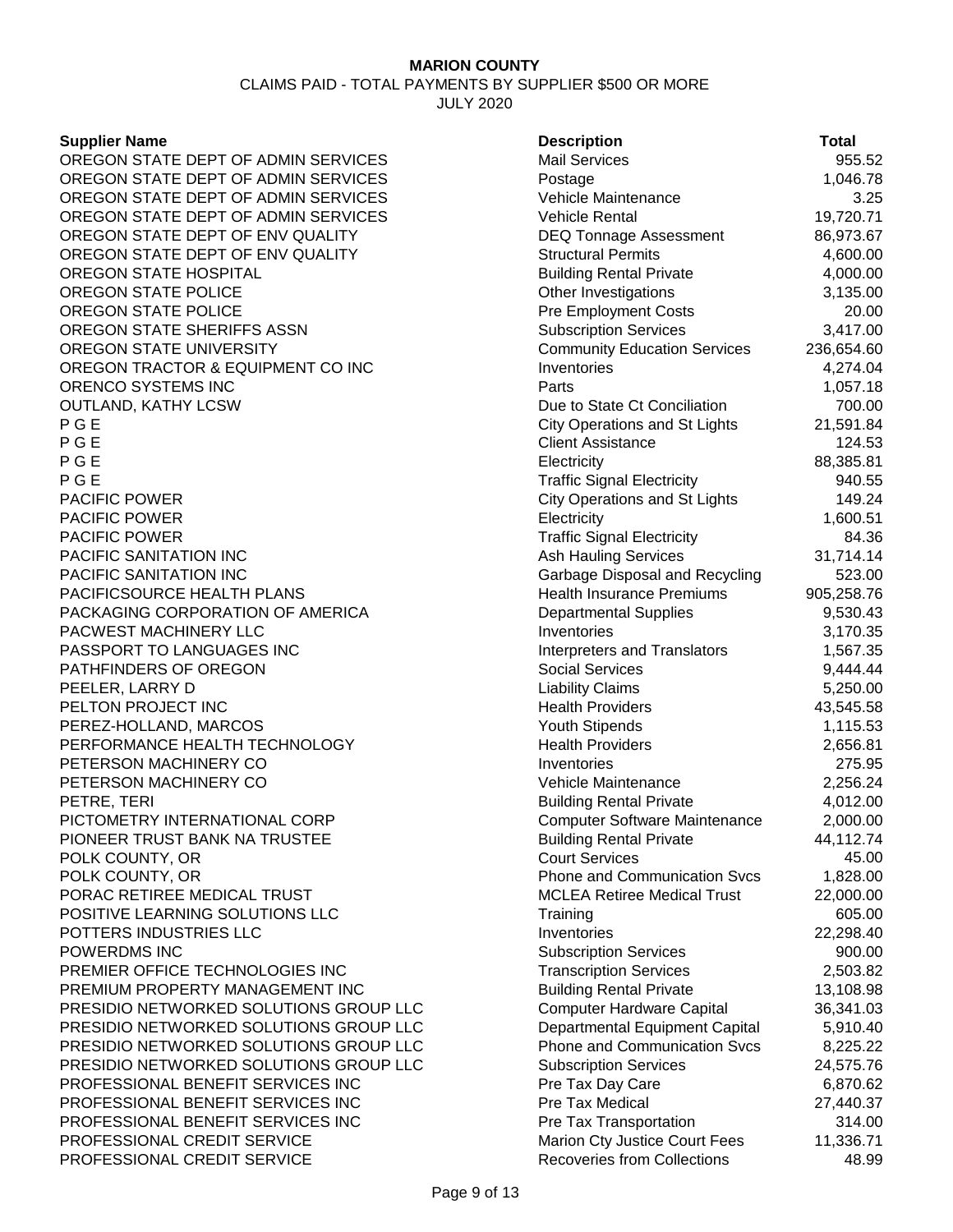CLAIMS PAID - TOTAL PAYMENTS BY SUPPLIER \$500 OR MORE

JULY 2020

**Supplier Name** PROFESSIONAL CREDIT SERVICE PROFESSIONAL INTERPRETERS INC PROFESSIONAL THERAPEUTIC COMMUNITY NETWORK INC. **PROSTAR SECURITY INC** PROSTAR SECURITY INC PUBLIC EMPLOYEES RETIREMENT SYSTEM PUBLIC EMPLOYEES RETIREMENT SYSTEM PUBLIC EMPLOYEES RETIREMENT SYSTEM PUBLIC EMPLOYEES RETIREMENT SYSTEM QUADIENT INC Departmental Equipment Capital 13,312.00 QUEST DIAGNOSTICS INC QUINCY ENGINEERING INC<br>R A I N R A I N Regional Area Info Network 13,749.29 R S D Building Maintenance 2,278.13 R S D Departmental Supplies 1,129.20 RA GRAY CONSTRUCTION LLC RAINTREE SYSTEMS INC RAM STEELCO INC RAM STEELCO INC RAMIREZ, MARTIN B & RAMIREZ, IRMA G RAYBURN-TILLSON, ALEXANDER LOVELL REDWOOD TOXICOLOGY LABORATORY INC REDWOOD TOXICOLOGY LABORATORY INC REECE COMPLETE SECURITY SOLUTIONS REIMERS FURNITURE MFG INC REPUBLIC SERVICES INC REPUBLIC SERVICES INC REPUBLIC SERVICES INC REPUBLIC SERVICES INC **RETAIL LOCKBOX INC RICOH USA INC** RICOH USA INC **RICOH USA INC** RIDDLE, KAREN STADELE **RITZ SAFETY LLC** RITZ SAFETY LLC RIVERBEND MATERIALS RIVERBEND MATERIALS RIVERFRONT/DOWNTOWN URBAN RENEWAL ROBERT HALF INTERNATIONAL INC ROOKERY SOFTWARE LTD ROWLEY, MARK C MD ROY HOUCK CONSTRUCTION LLC ROY HOUCK CONSTRUCTION LLC **RU2 SYSTEMS INC** RYAN, LYNNETTE SAFEHAVEN HUMANE SOCIETY SAFETY-KLEEN SYSTEMS INC SAFETY-KLEEN SYSTEMS INC SALEM AREA MASS TRANSIT DISTRICT SALEM AREA MASS TRANSIT DISTRICT SALEM CITY OF SALEM CITY OF SALEM CITY OF

| <b>Description</b>                   | <b>Total</b> |
|--------------------------------------|--------------|
| <b>Supervision Fees</b>              | 1,517.71     |
| Interpreters and Translators         | 1,442.50     |
| <b>Health Providers</b>              | 1,798.50     |
| <b>Armored Car Services</b>          | 1,050.00     |
| <b>Security Services</b>             | 2,000.00     |
| <b>PERS Employee Contribution</b>    | 419,922.95   |
| <b>PERS Employer Contribution</b>    | 1,142,837.45 |
| <b>PERS Police Units</b>             | 210.59       |
| <b>PERS Suspense</b>                 | (9,622.28)   |
| Departmental Equipment Capital       | 13,312.00    |
| Laboratory Services                  | 545.78       |
| <b>Road Construction</b>             | 14,867.31    |
| Regional Area Info Network           | 13,749.29    |
| <b>Building Maintenance</b>          | 2,278.13     |
| Departmental Supplies                | 1,129.20     |
| <b>Building Construction</b>         | 63,973.72    |
| <b>Computer Software Maintenance</b> | 59,000.00    |
| <b>Bridge Materials</b>              | 116.00       |
| Inventories                          | 725.71       |
| Due to Others Miscellaneous          | 3,658.00     |
| Due to State Ct Conciliation         | 920.00       |
| Drug Testing                         | 2,759.37     |
| Laboratory Services                  | 1,985.66     |
| <b>Building Construction</b>         | 6,558.09     |
| <b>Small Office Equipment</b>        | 2,302.85     |
| Appliance Metal Recovery Fees        | (1,909.25)   |
| Garbage Disposal and Recycling       | 9,017.50     |
| <b>Tire Hauling Services</b>         | 4,217.63     |
| <b>Transfer Station Contracts</b>    | 674,615.67   |
| <b>Bank Services</b>                 | 564.53       |
| Equipment Rental                     | 8,516.36     |
| Office Equipment Maintenance         | 346.16       |
| <b>Printing Services</b>             | 159.55       |
| Due to State Ct Conciliation         | 2,360.00     |
| Safety Clothing                      | 158.44       |
| Safety Equipment                     | 8,864.91     |
| <b>Asphalt Concrete</b>              | 125,699.71   |
| Liquid Asphalt                       | 3,017.87     |
| Due to Others Miscellaneous          | 4,830.64     |
| <b>Accounting Services</b>           | 2,914.00     |
| <b>Computer Software Maintenance</b> | 5,861.60     |
| <b>Medical Services</b>              | 961.00       |
| Retainage Payable                    | (2, 431.73)  |
| Road Resurfacing                     | 1,160,350.16 |
| Vehicle Maintenance                  | 744.65       |
| Due to Others Miscellaneous          | 1,338.67     |
| Veterinary Services                  | 2,570.00     |
| Dept Equipment Maintenance           | 1,218.95     |
| <b>Other Contracted Services</b>     | 1,193.50     |
| Due to Others Miscellaneous          | 15,791.39    |
| <b>Other Contracted Services</b>     | 1,936.00     |
| City Operations and St Lights        | 464.06       |
| Due to Others Miscellaneous          | 100,060.36   |
| Hazardous Waste Disposal             | 2 196 36     |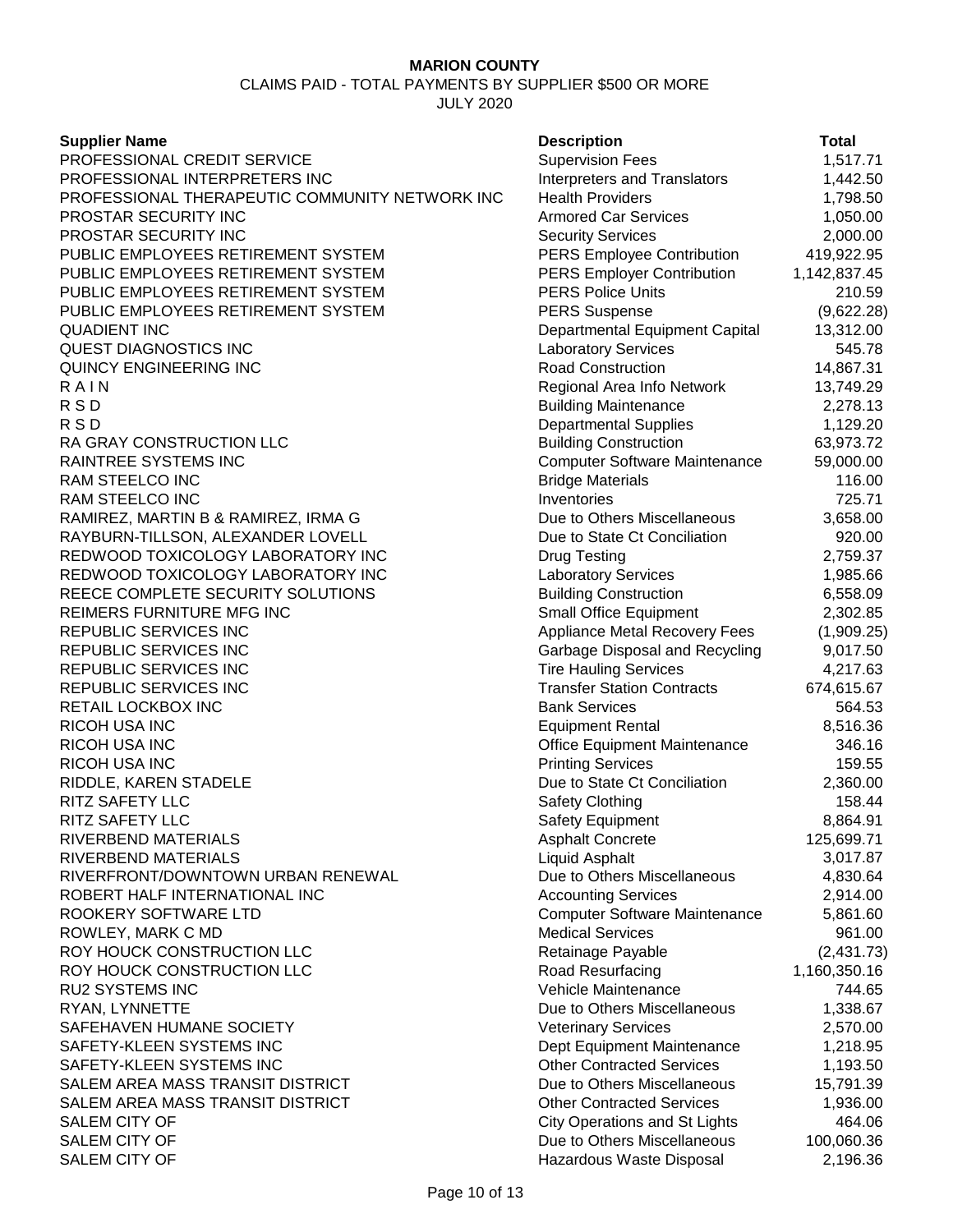CLAIMS PAID - TOTAL PAYMENTS BY SUPPLIER \$500 OR MORE

JULY 2020

SALEM CITY OF SALEM HEALTH<br>SALEM HEALTH SALEM HEALTH SALEM HEALTH SALEM OCCUPATIONAL HEALTH CLINIC SALEM RADIOLOGY CONSULTANTS PC SALEM SUBURBAN FIRE DISTRICT SALEM, CITY OF - UR SPECIAL SALEM-KEIZER SCHOOL DISTRICT #24J SAN DIEGO POLICE EQUIP CO INC SANTIAM CANYON SCHOOL DISTRICT #129J SANTIAM ESCROW SATELLITE TRACKING OF PEOPLE LLC SCALF, AYDEN SCHOTT & ASSOCIATES SCOTTS MILLS CITY OF SCOTTS MILLS CITY OF **SCS ENGINEERS** SEIU LOCAL 503 OR PUBLIC EE UNION SEIU LOCAL 503 OR PUBLIC EE UNION SEIU LOCAL 503 OR PUBLIC EE UNION SEIU LOCAL 503 OR PUBLIC EE UNION SEIU LOCAL 503 OR PUBLIC EE UNION SHANGRI-LA CORP SHI INTERNATIONAL CORP SHI INTERNATIONAL CORP SHI INTERNATIONAL CORP SHI INTERNATIONAL CORP SHOLAR, JOHN MICHAEL SIEMENS INDUSTRY INC SIEMENS INDUSTRY INC SIEMENS INDUSTRY INC **SIERRA SPRINGS** SILVER FALLS LIBRARY DISTRICT SILVER FALLS SCHOOL DISTRICT #4J SILVERTON CITY OF SILVERTON CITY OF SILVERTON RURAL FIRE DISTRICT SILVERTON URBAN RENEWAL DISTRICT SIX STATES DISTRIBUTORS INC SLAVIC COMMUNITY CENTER OF NW INC SOARING HEIGHTS RECOVERY HOMES SOLANKY, ONEILL S DDS LLC SPARKLE CLEANERS SSH COMMUNICATIONS SECURITY INC ST PAUL CITY OF ST PAUL CITY OF

| <b>Supplier Name</b>                 | <b>Description</b>                   | <b>Total</b> |
|--------------------------------------|--------------------------------------|--------------|
| <b>SALEM CITY OF</b>                 | <b>Other Contracted Services</b>     | 40,789.51    |
| SALEM CITY OF                        | Sewer                                | 21,946.60    |
| <b>SALEM CITY OF</b>                 | <b>Traffic Signal Maintenance</b>    | 1,699.79     |
| SALEM CITY OF                        | Water                                | 8,330.93     |
| <b>SALEM HEALTH</b>                  | Drugs                                | 13.72        |
| <b>SALEM HEALTH</b>                  | <b>Health Providers</b>              | 9,600.00     |
| <b>SALEM HEALTH</b>                  | <b>Hospital Services</b>             | 27,986.50    |
| <b>SALEM HEALTH</b>                  | <b>Laboratory Services</b>           | 60.00        |
| <b>SALEM HEALTH</b>                  | <b>Medical Services</b>              | 267.60       |
| SALEM HEALTH                         | Pre Employment Costs                 | 480.00       |
| SALEM OCCUPATIONAL HEALTH CLINIC     | <b>Pre Employment Costs</b>          | 2,105.00     |
| SALEM RADIOLOGY CONSULTANTS PC       | <b>Laboratory Services</b>           | 915.00       |
| SALEM SUBURBAN FIRE DISTRICT         | Due to Others Miscellaneous          | 1,069.38     |
| SALEM, CITY OF - UR SPECIAL          | Due to Others Miscellaneous          | 3,651.80     |
| SALEM-KEIZER SCHOOL DISTRICT #24J    | Due to Others Miscellaneous          | 162,402.40   |
| SAN DIEGO POLICE EQUIP CO INC        | <b>Field Supplies</b>                | 1,486.87     |
| SANTIAM CANYON SCHOOL DISTRICT #129J | Due to Others Miscellaneous          | 1,694.04     |
| <b>SANTIAM ESCROW</b>                | Due to Others Miscellaneous          | 634.52       |
| SATELLITE TRACKING OF PEOPLE LLC     | <b>Other Contracted Services</b>     | 1,236.90     |
| SCALF, AYDEN                         | Youth Stipends                       | 976.76       |
| <b>SCHOTT &amp; ASSOCIATES</b>       | Safety Improvements                  | 3,700.00     |
| <b>SCOTTS MILLS CITY OF</b>          | Due to Others Miscellaneous          | 14.79        |
| SCOTTS MILLS CITY OF                 | <b>Other Contracted Services</b>     | 15,000.00    |
| <b>SCS ENGINEERS</b>                 | <b>Consulting Services</b>           | 13,912.88    |
| SEDCOR                               | <b>Other Contracted Services</b>     | 40,000.00    |
| SEIU LOCAL 503 OR PUBLIC EE UNION    | OPEU 98                              | 1,656.98     |
| SEIU LOCAL 503 OR PUBLIC EE UNION    | <b>OPEU Dues</b>                     | 44,374.92    |
| SEIU LOCAL 503 OR PUBLIC EE UNION    | <b>OPEU Legal</b>                    | 355.62       |
| SEIU LOCAL 503 OR PUBLIC EE UNION    | <b>OPEU Life</b>                     | 1,110.12     |
| SEIU LOCAL 503 OR PUBLIC EE UNION    | <b>OPEU PAC Contribution</b>         | 408.92       |
| <b>SHANGRI-LA CORP</b>               | <b>Health Providers</b>              | 783.00       |
| SHI INTERNATIONAL CORP               | <b>Computer Hardware Capital</b>     | 3,656.64     |
| SHI INTERNATIONAL CORP               | <b>Computer Software Maintenance</b> | 69,566.16    |
| SHI INTERNATIONAL CORP               | Software                             | 2,162.60     |
| SHI INTERNATIONAL CORP               | <b>Subscription Services</b>         | 20,597.10    |
| SHOLAR, JOHN MICHAEL                 | <b>Medical Services</b>              | 4,400.00     |
| SIEMENS INDUSTRY INC                 | <b>Computer Hardware Capital</b>     | 13,159.00    |
| SIEMENS INDUSTRY INC                 | <b>Phone and Communication Svcs</b>  | 33,335.00    |
| SIEMENS INDUSTRY INC                 | <b>Video Security Equipment</b>      | 35,905.00    |
| <b>SIERRA SPRINGS</b>                | <b>Departmental Supplies</b>         | 528.88       |
| SILVER FALLS LIBRARY DISTRICT        | Due to Others Miscellaneous          | 1,188.09     |
| SILVER FALLS SCHOOL DISTRICT #4J     | Due to Others Miscellaneous          | 18,119.15    |
| SILVERTON CITY OF                    | Due to Others Miscellaneous          | 4,469.74     |
| SILVERTON CITY OF                    | <b>Other Contracted Services</b>     | 15,000.00    |
| SILVERTON RURAL FIRE DISTRICT        | Due to Others Miscellaneous          | 2,447.39     |
| SILVERTON URBAN RENEWAL DISTRICT     | Due to Others Miscellaneous          | 849.16       |
| SIX STATES DISTRIBUTORS INC          | Inventories                          | 568.13       |
| SLAVIC COMMUNITY CENTER OF NW INC    | <b>Other Contracted Services</b>     | 8,815.00     |
| SOARING HEIGHTS RECOVERY HOMES       | <b>Client Assistance</b>             | 920.00       |
| SOLANKY, ONEILL S DDS LLC            | <b>Dental Services</b>               | 5,720.00     |
| <b>SPARKLE CLEANERS</b>              | <b>Laundry Services</b>              | 4,060.10     |
| SSH COMMUNICATIONS SECURITY INC      | <b>Computer Software Maintenance</b> | 500.00       |
| ST PAUL CITY OF                      | Due to Others Miscellaneous          | 63.64        |
| ST PAUL CITY OF                      | <b>Other Contracted Services</b>     | 15.000.00    |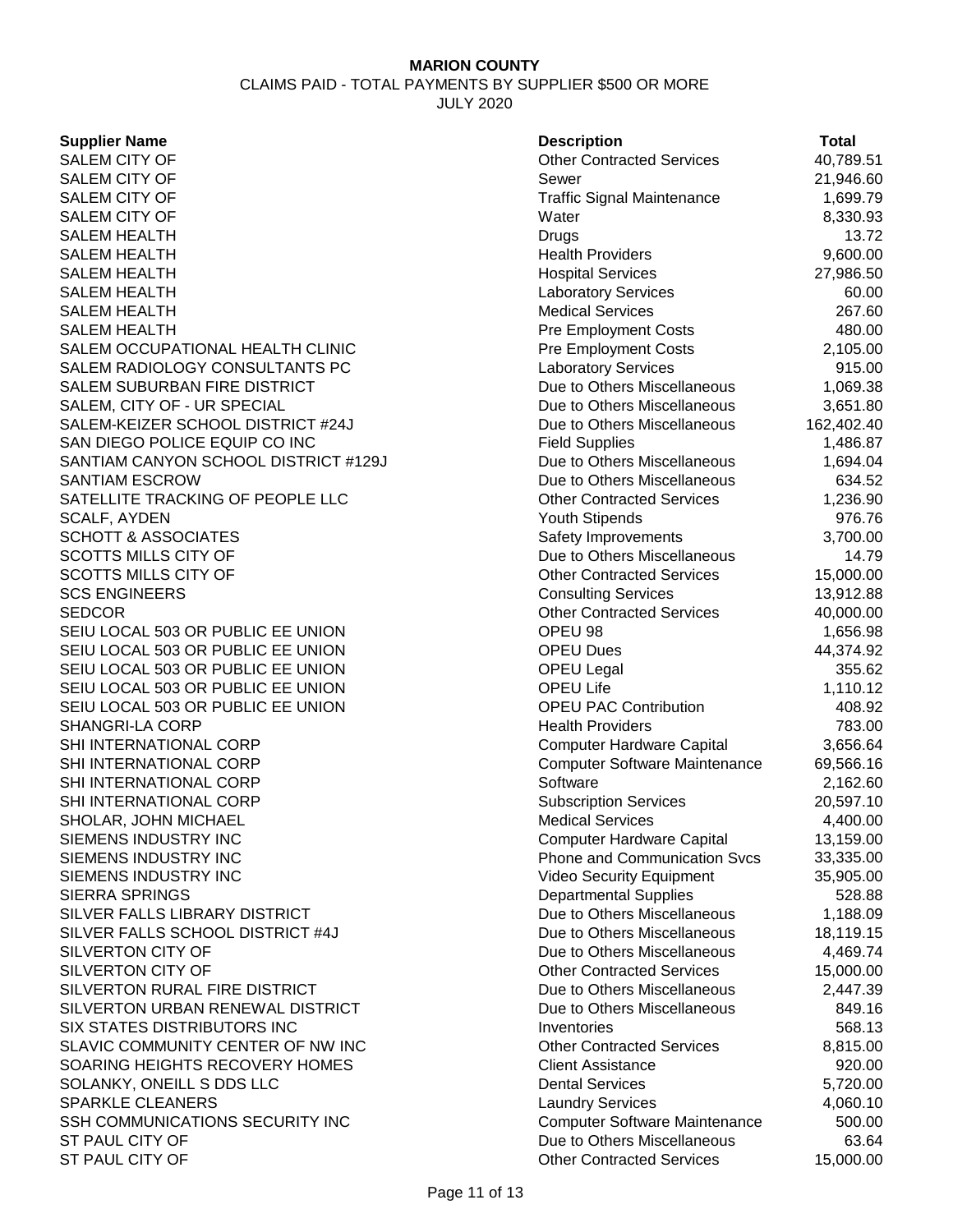CLAIMS PAID - TOTAL PAYMENTS BY SUPPLIER \$500 OR MORE

JULY 2020

#### **Supplier Name**

ST PAUL SCHOOL DISTRICT #45 STAPLES CONTRACT & COMMERCIAL INC STATE OF OREGON JUDICIAL DEPT STATE OF OREGON JUDICIAL DEPT STATE OF OREGON JUDICIAL DEPT STATESMAN JOURNAL STATESMAN JOURNAL STAYTON CITY OF STAYTON CITY OF STAYTON FIRE DISTRICT STAYTON SPORTS STORE INC STERLING OFFICE SERVICES LLC SUBLIMITY CITY OF SUBLIMITY CITY OF SUBLIMITY FIRE DISTRICT SUDDATH RELOCATION SYSTEMS OF OREGON LLC SWANK MOTION PICTURES INC **TEC EQUIPMENT INC** TITARENKO, DMITRIY TODD, SPENCER TRANE US INC Building Maintenance 17,329.00 TRINITY SERVICES GROUP INC **TRITECH SOFTWARE SYSTEMS** TURNER CITY OF **TURNER CITY OF TURNER FIRE DISTRICT** TVW INC Janitorial Services 15,974.42 TYLER TECHNOLOGIES INC UNION GOSPEL MISSION OF SALEM OR UNITED RENTALS NORTH AMERICA INC UNITED RENTALS NORTH AMERICA INC UNITED RENTALS NORTH AMERICA INC UNITED RENTALS NORTH AMERICA INC UNITED WAY OF THE MID WILLAMETTE VALLEY UNIVERSAL RECYCLING TECHNOLOGIES LLC UNIVERSAL RECYCLING TECHNOLOGIES LLC US DEPT OF AGRICULTURE US DEPT OF AGRICULTURE US DEPT OF AGRICULTURE **US POSTAL SERVICE** UTAH HEALTH INFORMATION NETWORK INC VALLEY LANDFILLS INC **VERIZON WIRELESS VERIZON WIRELESS** VLACH-ING, MICHELLE **VOLGISTICS INC** VOYA RETIREMENT INSURANCE & ANNUITY CO VOYA RETIREMENT INSURANCE & ANNUITY CO VOYA RETIREMENT INSURANCE & ANNUITY CO VOYA RETIREMENT INSURANCE & ANNUITY CO VOYA RETIREMENT INSURANCE & ANNUITY CO WATCHGUARD INC WAXIE SANITARY SUPPLY WAXIE SANITARY SUPPLY **All and Supplies** 313.34

|                                                      | <b>Total</b>     |
|------------------------------------------------------|------------------|
| <b>Description</b><br>Due to Others Miscellaneous    | 1,990.12         |
| <b>Institutional Supplies</b>                        | 998.70           |
| <b>Client Assistance</b>                             | 841.69           |
| <b>Treatment Court Coordinator</b>                   | 70,005.54        |
| <b>Victim Restitution</b>                            | 1,176.77         |
| Advertising                                          | 9,348.48         |
| Publications                                         | 584.35           |
| <b>Building Rental Private</b>                       | 100.00           |
| Due to Others Miscellaneous                          | 3,464.59         |
| Due to Others Miscellaneous                          | 1,936.89         |
| Uniforms and Clothing                                | 580.00           |
| <b>First Aid Supplies</b>                            | 5,896.00         |
| Due to Others Miscellaneous                          | 239.57           |
| <b>Other Contracted Services</b>                     | 15,000.00        |
| Due to Others Miscellaneous                          | 1,090.86         |
| Remodels and Site Improvements                       | 728.58           |
| <b>Device Licenses</b>                               | 2,076.00         |
| Inventories                                          | 1,777.02         |
| <b>Youth Stipends</b>                                | 1,319.15         |
| <b>Client Assistance</b>                             | 1,000.00         |
| <b>Building Maintenance</b>                          | 17,329.00        |
| <b>Food Services</b>                                 | 105,107.74       |
| <b>Computer Software Maintenance</b>                 | 10,491.98        |
| Due to Others Miscellaneous                          | 773.99           |
| <b>Structural Permits</b>                            | 82.42            |
| Due to Others Miscellaneous                          | 1,673.48         |
| <b>Janitorial Services</b>                           | 15,974.42        |
| <b>Computer Software Maintenance</b>                 | 194,997.75       |
| <b>Housing Subsidies</b>                             | 2,000.00         |
| <b>Equipment Rental</b>                              | 2,038.27         |
| <b>Field Supplies</b>                                | 84.00            |
| Inventories                                          | 117.00           |
| Small Departmental Equipment                         | 5,897.00         |
| <b>United Way</b>                                    | 624.50           |
| <b>Battery Recycling</b>                             | 21,632.89        |
| <b>Other Contracted Services</b>                     | 1,186.35         |
| <b>Bridge Construction</b>                           | 949.29           |
| <b>Other Contracted Services</b>                     | 997.17           |
| <b>Predatory Animals</b>                             | 12,102.95        |
| Postage                                              | 1,510.00         |
| <b>Other Contracted Services</b>                     | 10,453.74        |
| <b>Ash Hauling Services</b>                          | 45,073.61        |
| <b>Cellular Phones</b>                               | 71,672.53        |
| <b>Data Connections</b>                              | 19,783.17        |
| Due to State Ct Conciliation                         | 9,564.00         |
| <b>Subscription Services</b>                         | 4,512.00         |
| 401K County Portion                                  | 54,280.77        |
| 401K Employee Portion                                | 39,663.42        |
| 401K Loan Repayment                                  | 11,562.26        |
| 457 Deferred Compensation                            | 173,467.93       |
| Roth 457 Contributions                               | 26,641.14        |
| Small Departmental Equipment                         | 3,248.00         |
| <b>Institutional Supplies</b><br>Innitorial Supplies | 696.00<br>013.34 |
|                                                      |                  |